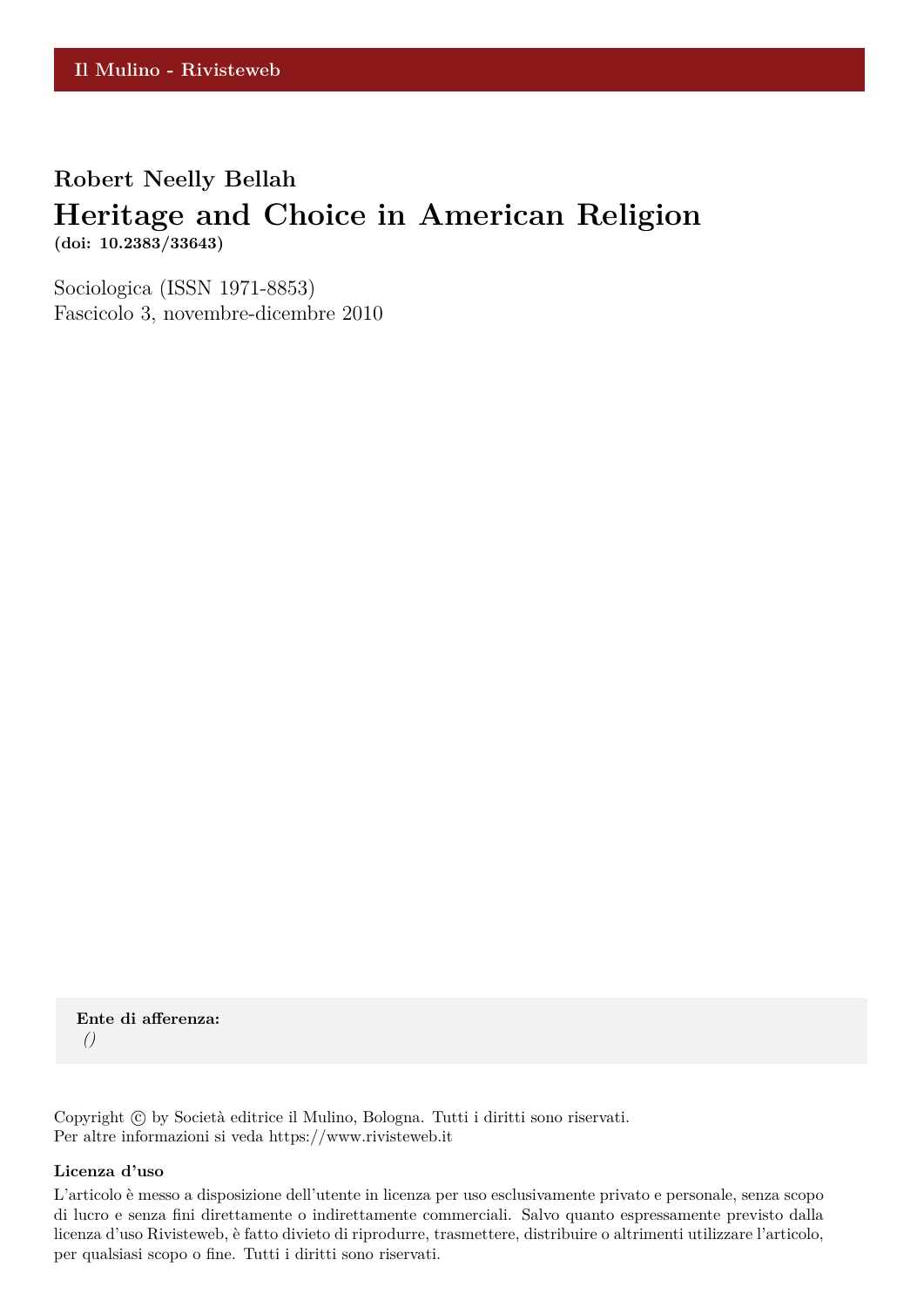Flashback / "Heritage and Choice in American Religion": An Unpublished Essay by Robert N. Bellah

## **Heritage and Choice in American Religion**

*by* Robert N. Bellah

doi: 10.2383/33643

After nearly 300 years of relentless criticism (Spinoza's TRACTATUS THEO-LOGICO-POLITICUS was published in 1670) traditional religion is still around. While the criticism has not been without effect it has certainly not in any straightforward sense been answered. Yet in terms of tangible measures the vitality of traditional religion, at least in America, seems to be very considerable. This seems to suggest that traditional religion viewed as a social institution continues to fulfill certain functions, both social and personal, regardless of the controversies of the intellectuals. This is not to say that the controversies of intellectuals are unimportant – we will return to them later – but we should not let them obscure for us the role of religion for unintellectual (most) people.

#### **xHistorical identity**

In a society which began its political existence in 1776, in which most economic organizations are less than one hundred years old, and in which most ndividuals have virtually no knowledge of their families more than two generations ago, it is notable

<sup>&</sup>quot;Heritage and Choice in American Religion." Unpublished draft, 19 pp. Proceedings of the Daedalus conference on "Religion and American Culture," October 15-16, 1965. American Academy of Arts and Sciences, Brookline, Massachusetts. Permission to publish this paper has been granted to Sociologica by Robert N. Bellah.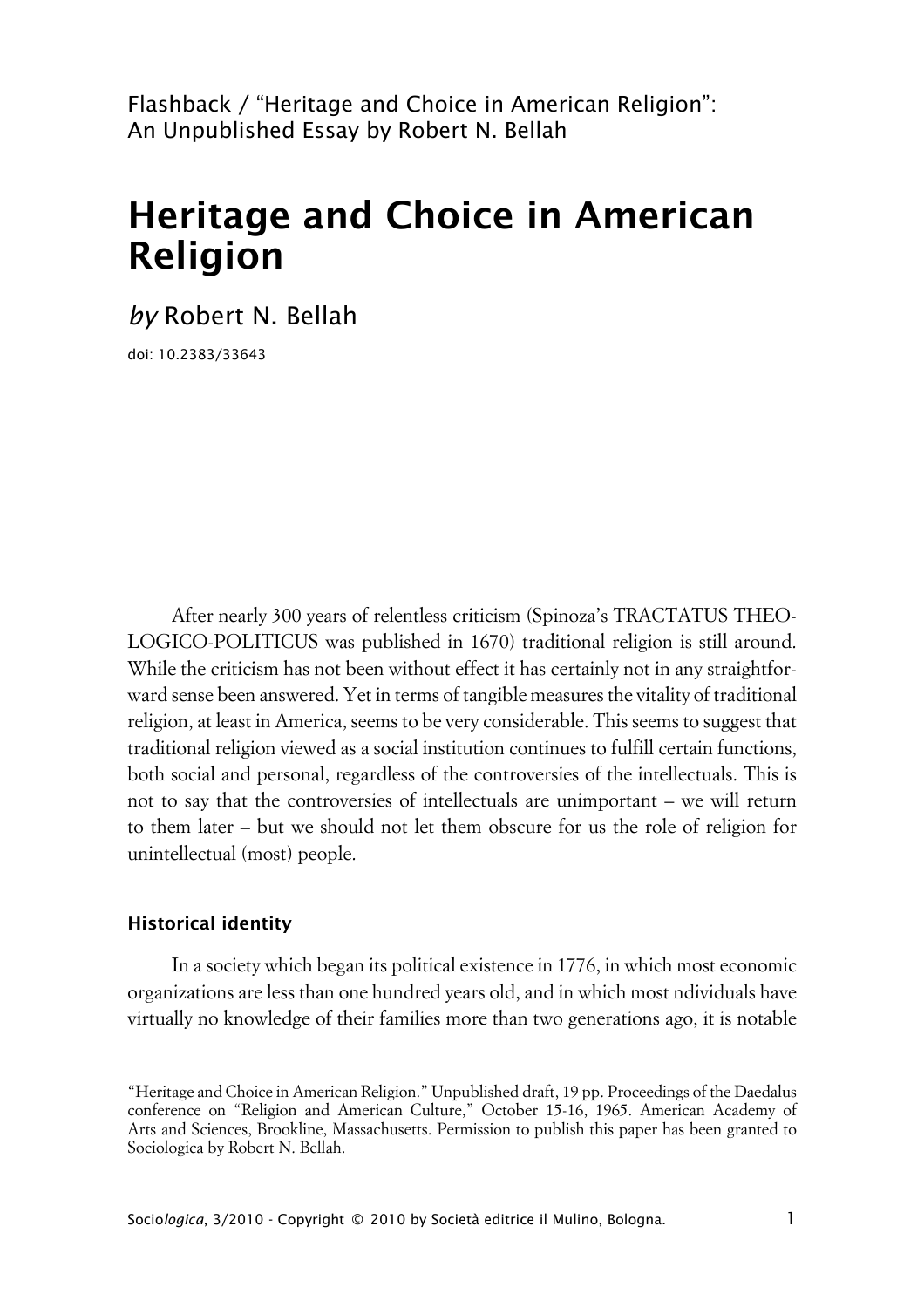that the major religious bodies trace themselves back two or three thousand years. Certain events of the ancient past still have the most immediate significance for religious people. Some of them, for example the Exodus form Egypt or the Crucyfixion of Christ, are reenacted in periodic rituals – teh Jewish Passover and the Christian Eucharist. Besides the common concern with the events of Biblical history each religious subgroup has its special historical preoccupations: the Jseuits with St. Ignatius of Loyola, the Lutherans with Martin Luther, teh Mormons with Joseph Smith and so on. The special concern of religious groups with the past is not primarily a form of antiquarian curiosity. This concern is closely related to the very reason for the existence of the religious group itself. The group exists in order to transmit what is felt to be a fundamental truth about reality which was revealed through or discovered or clarified by one or more significant figures of the past.

The enormous variety of American religious bodies can be seen from one point of view as a living museum of three thousand years of religious history. Each religious group can be traced to its point of historical origin and many of its present features can be explained in terms of the conditions prevailing then. For example the Catholic Church in its variety of religious orders provides examples of diverse solutions to problems of the religious life in relation to society which have arisen from the earliest centuries of the era to the most recent times. A response to almost every phase of Reformation history is represented in America by at least one small sect or church. Even the brief span of American histor has produced, in response to different sets of social conditions, such groups as the Disciples of Christ, the Mormons and the Christian Scientists. Of course contemporary religious groups cannot be explained simply as relics or fossils of some past historic situation. All of them are living in and responding to the milieu in which they exist, even those like the Hutterites who remain most tenaciously isolationists. But on the other hand no one of them can be understood without reference to the past which has bequeathed it so many features of organization and outlook.

American religion is not, of course, just a formless congeries of historical precipitates. The capacity of a large number of extremely diverse religious groups to survive and prosper in America is a fact with which any interpretation of American religion must conjure, but nevertheless the pattern of American religious life is far from random. One group of religious bodies, that deriving from the Calvinist and sectarian wings of the Reformation, was for long numerically in the ascendant and because of its close connection with the very formation of the American ethos, has been influential beyond any consideration of numbers. Any analysis of American religion as a whole must take this group of reformed churches as its primary point of departure. Other religious groups can then be dealt with from this reference point,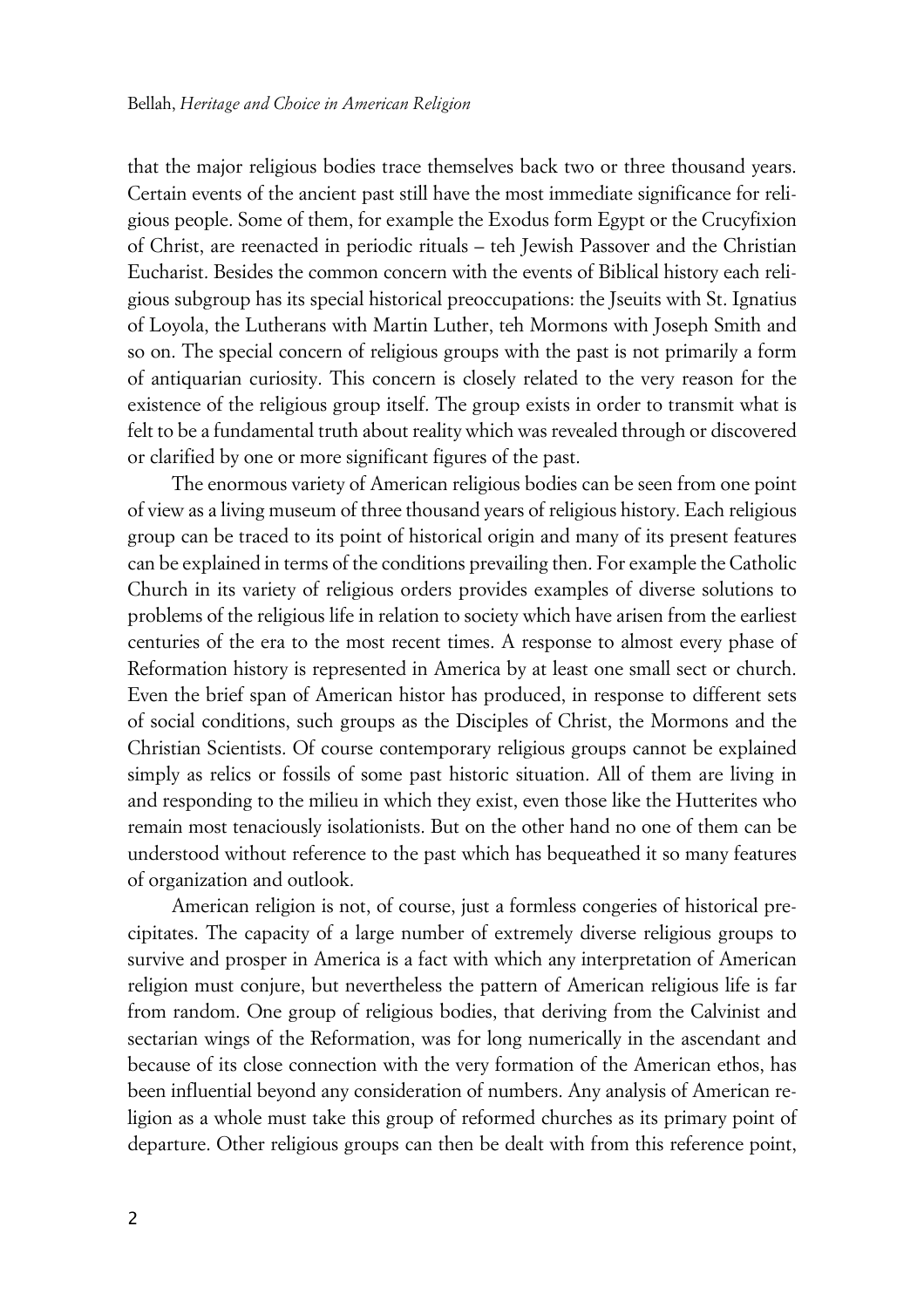indicating the degree to which they have adapted to, remained isolated from or altered the dominant religious orientation. The historical moment most immediately in the background of American religion is the Protestant Reformation.

It is precisely the characteristic of the form of society which the Reformation Churches did so much to bring about, that is a society in rapid motion – change and development are its essence. The Protestant Churches have had, repeatedly, to face consequences which were unintended and often undesired. And in order to exist and play a role in this rapidly changing society they have had to undergo major alterations in their own structure and outlook at frequent intervals. In fact, how to evaluate and deal with this rapidly changing society has been one of the major problems of the American Church.

One of the central aspects of this confrontation has been the place and meaning of tradition in the church's outlook. This, as has already been noted, is a general problem of rleigion, but it takes a special saliency in a society which, more than any previous society, is in many respects opposed to tradition and in fact highly destructive of tradition. If this anti-traditional tendency of modern society were simply alien to the Protestant position then the Protestant Church could unambivalently deplore it. But the fact is that the rationalizing tendencies within Protestantism were one of the chief components of the anti-traditional orientation of modern society. The problem for American Protestantism, then, has been both serious and complex. The Reformed churches, for all their rationalism, have not abandoned tradition. In fact, the Reformation was justified with what was formally, at least is a highly traditionalistic argument, namely that it was returning the church to the pure forms of primitive Christianity. Except, perhaps, for the Unitarians (and even there the issue is debatable) none of the Protestant groups have chosen to stand on purely rationalistic grounds – all have made some recourse to tradition, though of course the very terms of the rational-traditional contrast have undergone great changes in the past three and a half centuries.

For the moment I wish to put aside the problematic nature of teh relation between religion and tradition in America and consider its meaning for teh average man. In a society in rapid motion religion more than most aspects of life has seemed stable, connected with the valued past and capable of providing an orientation for the individual based not on the new and the transient but on eternal verities. This has not, because of the predominantly favorable attitute toward progressive democratic society of Protestantism (Catholic, Orthodox and Jewish attitudes with some exceptions have tended to go along on this point), been a major point of strain in the society. One could be "traditionally religious" without feeling alienated from or opposed to "modern society." Fundamentalist groups for whom "modern" equals "sin" are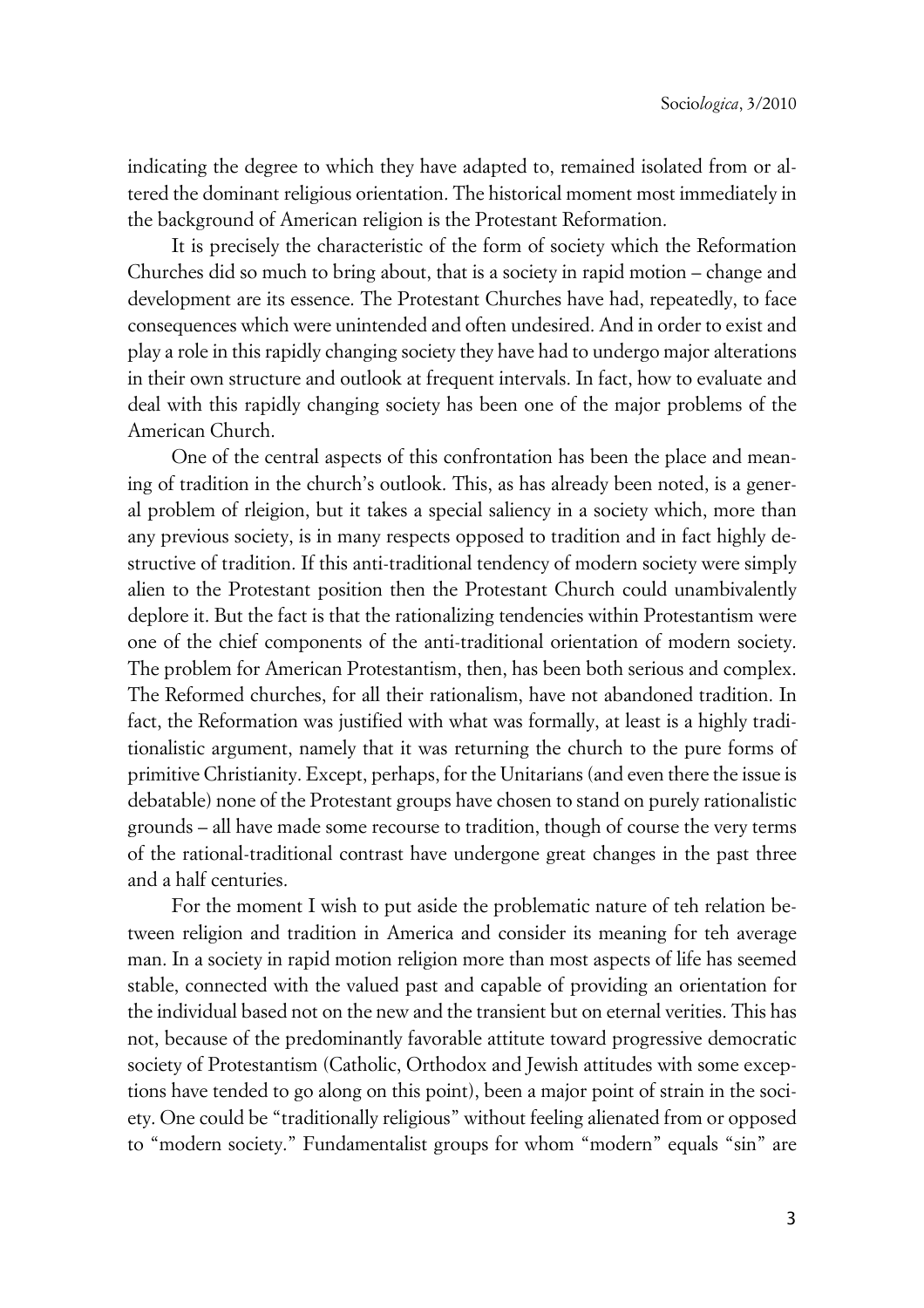only partial exceptions to this generalization. They are very selectively opposed to aspects of modern life and have by no means been massively opposed to modern economic and political institutions. An adequate consideration of these problems would require an analysis of teh relation between religion and social class, race, region and so on. For the purposes at hand I wish to restrict myself to the most general level of consideration.

There is no doubt that stability of orientation toward the basic problem of meaning and the regular recurrence of worship and ceremony have positive values for many individuals. They provide not only a focus of individual identity but an important expression of common identity especially for the family. It is for this reason that baptism, religious weddings and funerals continue to be salient for so many Americans. The individual congregation also provides a limited focus on "mechanical solidarity," to use Durkheim's term, between persons of usually similar background. While detailed specification of moral norms has long since ceased to be a function of religious groups, religion continues to provide a generalized sanction for "morality." What is meant is, by and large, middle class or "bourgeois" morality, though lower-class sects may insist on it even more vehemently than the more confortable churches. The close meshing of religious life with stable and established tradition, with overtones of home, mother and childhood, has made it difficult for many Americans to see the church as a place where startling intellectual innovation or ramatic social reform should emerge. But before we accept too quickly the critical conclusion that religion in America has been made captive by an alien culture or has been completely "privatized" we should remember to how great an extent that culture is itself a product of the religious tradition and how important for the "public" sectors of life a stable private sector can be. But religion in America is not only private; it is also public. It is to this aspect of it that we now turn.

#### **xThe Civil Religion**

Besides the "private" religious organizations in America we can also observe religious acts and language in connection with many official public occasions. Indeed the more solemn the occasion the more apt it is to have a religious aspect. It is this aspect of religion in America that I am calling the civil religion, though to what extent I differ from those who say that "the American Way of Life" is the real religion in America will soon become evident.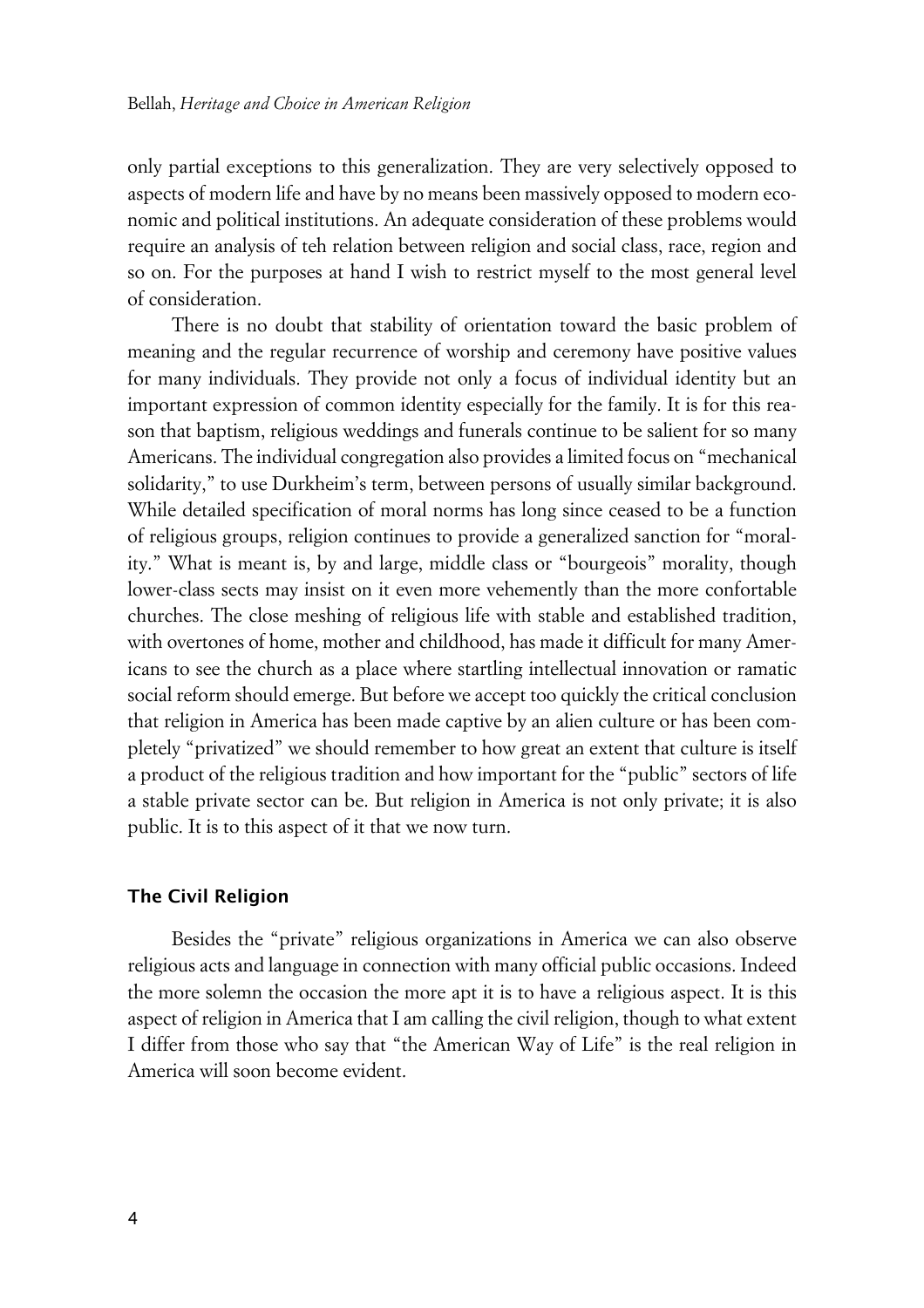As a way of dealing with a complex subject in a short compass I would like to take President Kennedy's inaugural address of 20 January 1961 as an example and a clue to the American civil religion. That address began:

We observe today not a victory of party but a celebration of freedom-symbolizing an end as well as a beginning-signifying renewal as well as change. For I have sworn before you and Almighty God the same solemn oath our forebears prescribed nearly a century and three quarters ago.

The world is very different now. For man holds in his mortal hands the power to abolish all forms of human poverty and to abolish all forms of human life. And yet the same revolutionary beliefs for which our forbears fought are still at issue around the globe-the belief that the rights of man come not from the generosity of the state but from the hand of God.

And it concludes:

Finally, whether you are citizens of America or of the world, ask of us the same high standards of strength and sacrifice that we shall ask of you. With a good conscience our only sure reward, with history the final judge of our deeds, let us go forth to lead the land we love, asking His blessing and His help, but knowing that here on earth God's work must truly be our own.

I have quoted the three places in this brief address in which Kennedy mentioned the name of God. I believe that if we could understand why he mentioned God, the way in which he did and what he meant to say in those three references we would understand American civil religion. But this is not a simple or obvious task and American students of religion would probably differ widely in their interpretation of these passages.

First let us consider the placing of the three references. They occur in the two opening paragraphs and in the closing paragraph, thus providing a sort of frame for the more concrete remarks which form the middle part of the speech. Looking beyond this particular speech we would find that similar references to God are almost invariably to be found in the pronouncements of American presidents on solemn occasions, though not in the working messages that the president sends to congress on various concrete issues. How then are we to interpret this placing of references to God?

Some would feel that the passages I have quoted reveal the essentially irrelevant role of religion in the very secular society which is America. The placing of the references in this speech as well as more generally in public life indicate that religion has "only a ceremonial significance," that it gets only a sentimental nod which serves largely to placate the more unenlightened members of the community, before going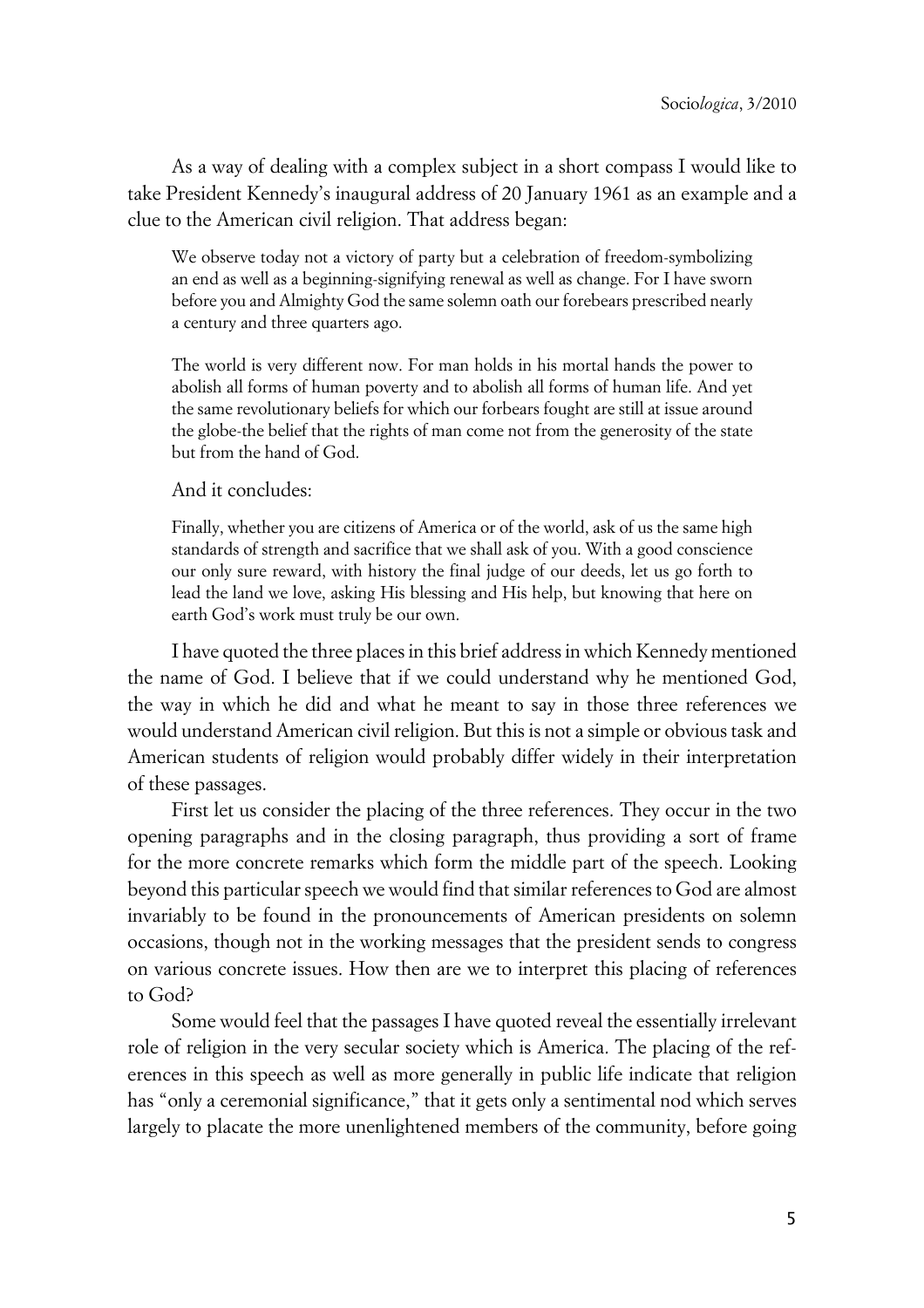on to the really serious business with which religion has nothing whatever to do. A cynical observer might even say that an American president has to mention God or risk losing votes, that at least a semblance of piety is merely one of the unwritten qualifications for the office, a bit more traditional than but not essentially different from the present day requirement of a pleasing television personality.

I would offer a rather different interpretation. We know enough about the function of ceremonial and ritual in various societies to make us suspicious of dismissing something as unimportant because it is "only a ritual." What people say on solemn occasions need not be taken at face value, but it has often proved to be indicative of deep-seated values and commitments which are not made explicit in the course of everyday life. Following this line of argument it would seem at least worth considering whether the very special placing of the references to God in President Kennedy's address may not reveal something rather important and serious about the place of religion in American life.

But it might be countered that the very way in which Kennedy made his reference reveals the essentially vestigial place of religion today. For he did not refer to any religion in particular. He did not refer to Jesus Christ, or to Moses or to the Christian church; certainly he did not refer to the Catholic Church. In fact his only reference was to the concept of God, a word that almost all Americans can accept but which means so many different things to so many different people that it is almost an empty sign. Is this not just another indication that in America religion is considered vaguely to be a good thing but that people care so little about it in fact that it has lost any content whatever? Isn't Eisenhower reported to have said, "The important thing is to have faith and I don't care what it is," and isn't that a complete negation of any kind of real religion?

These questions are worth following up because they raise the issue of how the civil religion is related to the political society on the one hand and to private religious organization on the other. President Kennedy was a Christian, more specifically a Catholic Christian. So his general references to God do not mean that he lacked a specific religious commitment. But why then did he not include some remark to the effect that Christ is the Lord of the world or some indication of respect for the Catholic church? He did not because those are matters of his own private religious belief and of his relation to his own particular church, and are not matters which are relevant in any direct way to the conduct of his public office. The point here is that others with different religious views and commitments to different churches or denominations are equally qualified participants in the political process. The principle of separation of church and state guarantees the freedom of religious belief and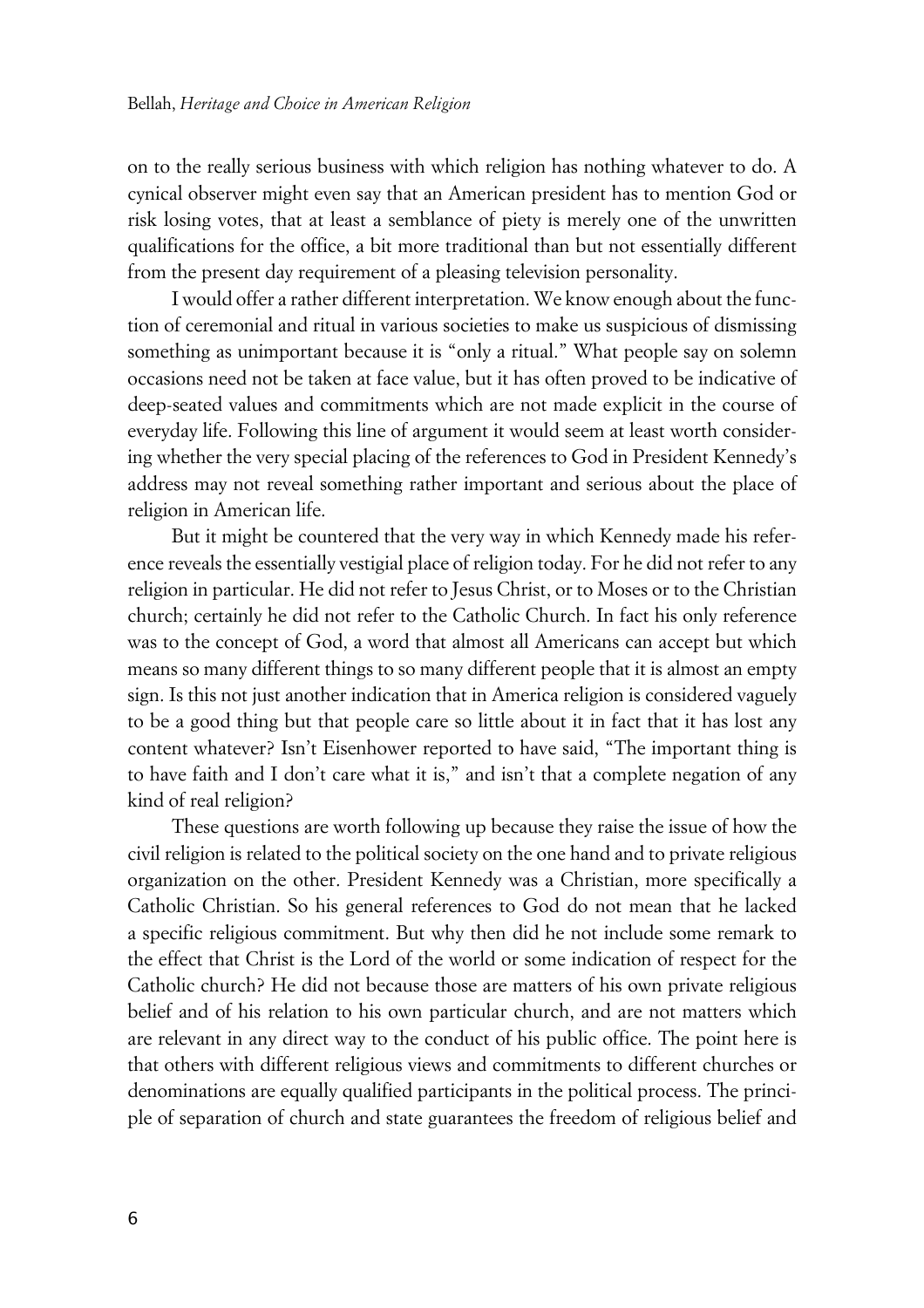association and at the same time clearly segregates the religious sphere, which is considered to be essentially private, from the political one.

But we are left with the question of how, with the separation of church and state which I have just mentioned, it is justifiable for a president to use the word God at all. The answer is that the separation of church and state has not meant the denial that the political realm has a religious dimension. It is true that matters of personal religious belief, worship and association are considered to be strictly private affairs, but at the same time there are certain common elements of religious orientation which the great majority of Americans share, which have played a crucial role in the development of American institutions, and which still provide a religious dimension to the whole fabric of American life, including the political sphere. Kennedy's remarks might be taken as a recognition of this dimension, which in the political sphere has to do with the ultimate legitimation of authority.

Let us look more closely at what Kennedy actually said. First he said, "I have sworn before you and Almighty God the same solemn oath our forbears prescribed nearly a century and three quarters ago." The oath is the oath of office, including the acceptance of the obligation to uphold the constitution. He swears it before the people (you) and God. Beyond the constitution itself then the president's obligation extends not only to the people but to God. In American political theory sovereignty of course rests with the people, but always, I believem implicitly, and often explicitly the ultimate sovereignty has been attributed to God. This is the meaning of the motto, "In God we trust," as well as the inclusion of the phrase "under God" in the pledge to the flag. What difference does it make that sovereignty belongs to God? Why not just leave it with the people? Though the will of the people as expressed in majority vote is carefully institutionalized as the operative source of political authority, it is deprived of an ultimate significance. The will of the people is not itself the criterion of right and wrong. There is a higher criterion in terms of which that will can be judged and it is possible that the people may be wrong. The president's obligation extends to that higher criterion.

It is really this point again that he is making when he says that "the rights of man come not from the generosity of the state but from the hand of God." It does not matter whether the state is the expression of the will of an autocratic monarch or of the "people." Kennedy is saying that the rights of man are more basic than any political structure and provide a point of revolutionary leverage from which any state structure may be radically altered. That is the basis for his reassertion of the revolutionary significance of America.

But the religious dimension in political life as recognized by President Kennedy not only provides a grounding for the rights of man which makes any form of political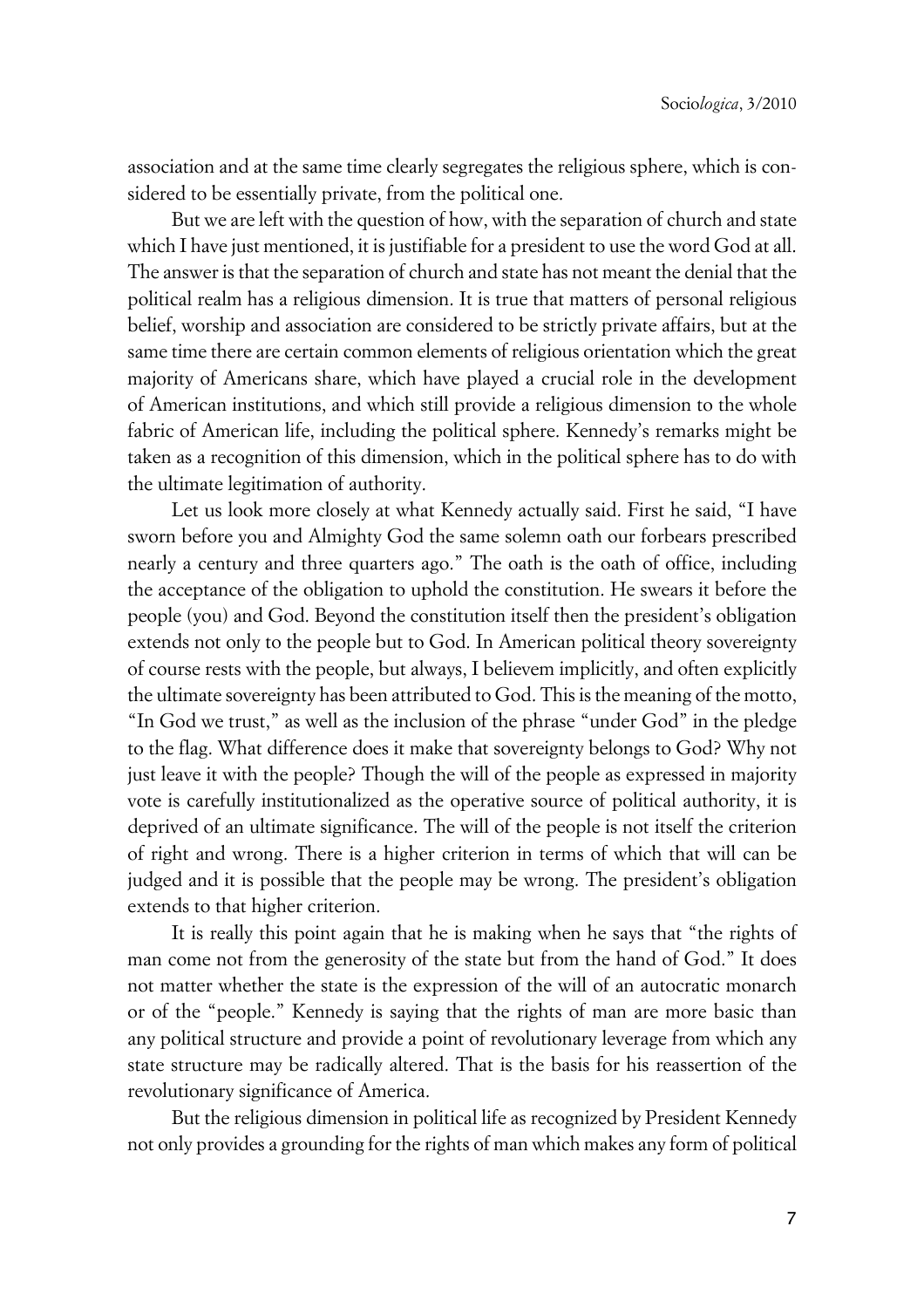absolutism illegitimate, it also provides a transcendent goal for the political process. This is implied in his final words that "here on earth God's work must truly be our own." What he means here is I think more clearly spelled out in a previous paragraph the wording of which, incidentally, has a distinctly Biblical ring:

Now the trumpet summons us again – not as a call to bear arms, though arms we need – not as a call to battle, though embattled we are –but a call to bear the burden of a long twilight struggle, year in and year out, "rejoicing in hope, patient in tribulation" – a struggle against the common enemies of man: tyranny, poverty, disease and war itself.

Actually I think the whole address can be understood as only the most recent statement of a theme which lies very deep in the American tradition, namely the obligation, both collective and individual, to build the Kingdom of God on earth. That was the motivating spirit of those who founded America and it has been present in every generation since. It seems to me that this conception is just below the surface of Kennedy's inaugural address and becomes explicit in the closing statement that God's work must be our own. That this very activist and non-contemplative conception of the fundamental religious obligation, which has been so closely associated with the Protestant position, should be enunciated so clearly in the first major statement of the first Catholic president seems to me to underline how very deeply established it is in the American outlook.

Examples could be given to show that the civil religion often celebrates American values ina somewhat less complex way than the one I have chosen. That is, it sometimes expresses a devotion not to American commitments and aspirations but to American society as it is. Yet if we consider the life and work of Lincoln, perhaps the central figure in the American civil religion, and of other heroes and thikers who have helped to define the tradition, I think it will be admitted that Kennedy struck the authentic note.

#### **xProblems**

It is the occupational disease of the intellectual to see problems and crises everywhere, espcially in such fields as religion and philosophy. I have preferred to begin with what is relatively unproblematic, with what is established and functioning. This is not because I think there are no problems but because I think problems can best be faced in the larger context, much of which is unproblematic. So far I have been dealing with heritage, a heritage which I, for one, would heistate to abandon. It is now time to turn to problems and to the choices they entail.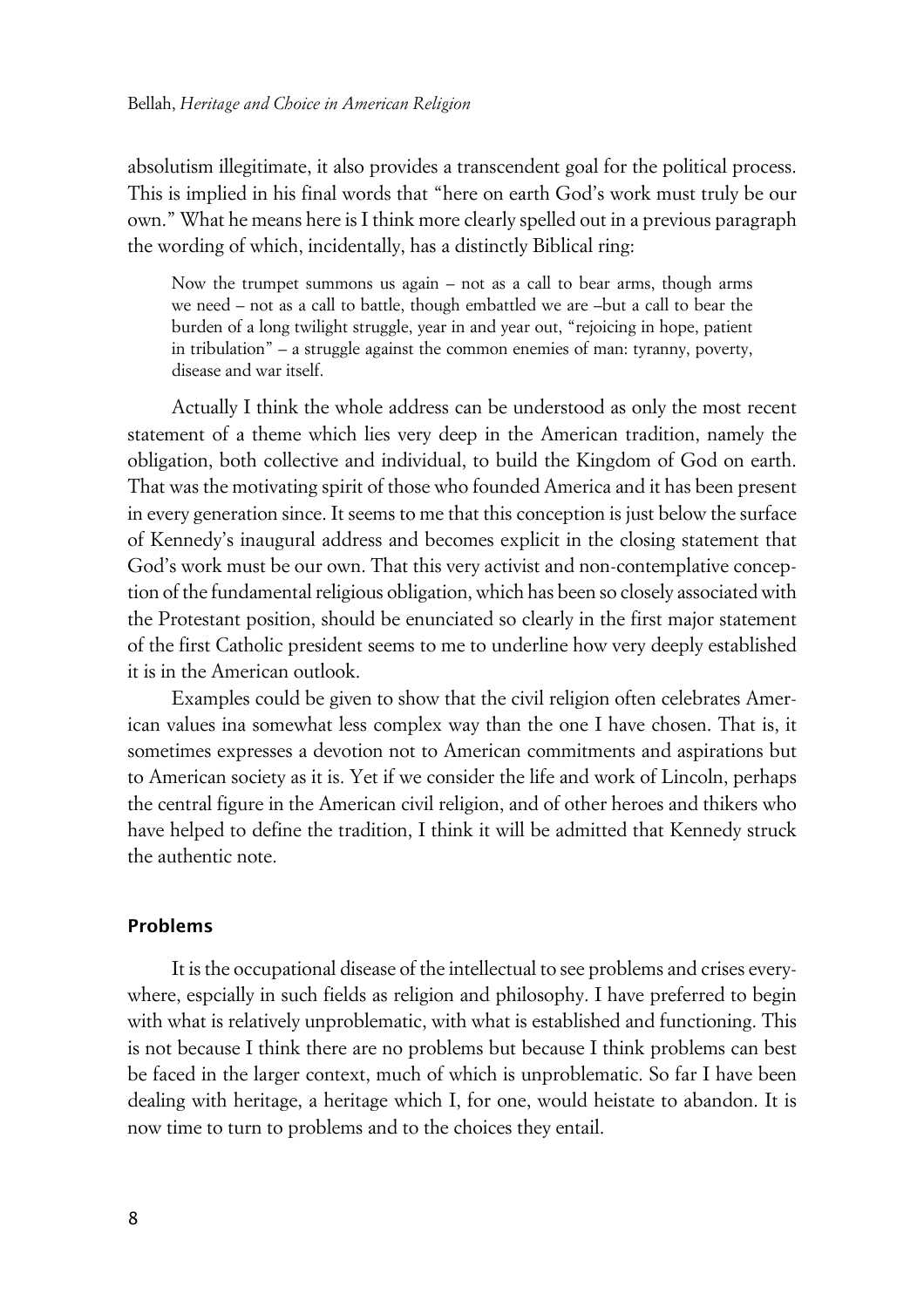I would single out two separable but not unrelated problems: intellectual relevance and social change. These are problems not necessarily for most Americans but primarily for the intellectuals, for the young and for the culturally and socially alienated. That does not make them any less important.

The intellectual basis of traditional religion which was in modern times first seriously called into question in the Seventeenth century has grown more doubtful with each succeeding generation. For a large part of the scientific and scholarly community that intellectual basis is nil. Even with theological circles there is serious disarray with little agreement as to the meaning of evene such basic terms as "God" and "revelation." I do not mean to ignore the very serious critical effort at a reformulation of traditional religion in ways not wholly at variance with the contemporary scientific and social world view. But I think it s clear that there is no consensus on which of the several attempts to do this are most likely to succeed and certainly no agreement that any one of them has achieved any conclusive success.

yet in spite of this intellectual uncertainty life and religion go on much as usual and most people seem to be entirely oblivious of these perplexities. Anyone, however, who has extended contact with Divinity School students knows that for many this intellectual uncertainty is a serious problem. There is a great temptation to bracket the whole issue and throw oneself into liturgical reform or the Civil Right Movement. But when the going gets tough in the parish church the intellectual uncertainty, kept acute by the problem of preaching to the theologically unsophisticated, may contribute to the decision to leave the ministry or to retreat to teh graduate school and prepare to teach rather than preach religion.

In spite of the considerable theological revival of the last 30 or 40 years the intellectual hiatus between theology and the other scientific and scholarly disciplines of the university continues to be profound. One sympton of this his the extreme weakness of departments of religion in arts and sciences faculties, often considered by other faculty members to be mere extentions of the chaplain's office and seldom evincing the scholarly vitality to overcome the prejudice. An independent scholarly discipline of the study of religion such as was foreseen in the late Nineteenth century has not emerged and religion has not continued to be a salient preoccupation of philosophers and social scientists as it was a couple of generations ago.

Withou wishing to manufacture a phony crisis or underestimate the capacity of individuals and societies to live with intellectual ambiguity, one can still see dangers in the present situation. When so much of the personal stability and social aspiration of American society rests on religious orientations and value commitments whose intellectual foundation is unclear there is an obvious danger of irrational reaction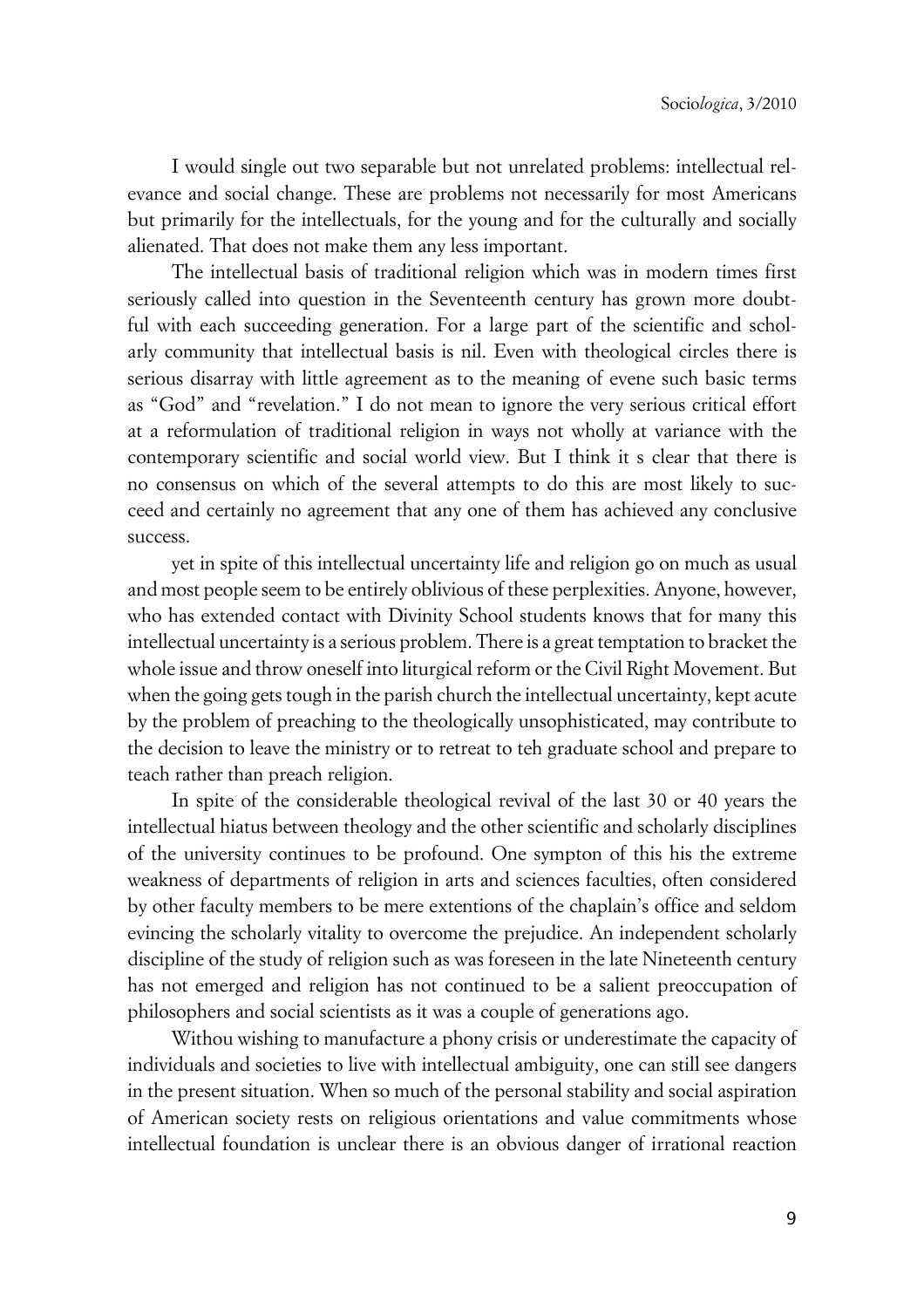should circumstances force that unclarity to public attention. We should not forget how precariously rational and scientific persuits [sic] are institutionalized in any society. Too deep a split between an enlightened intellectual elite and a believing mass invites attack on that institutionalization.

Nor is such a situation heatlhy for the elite itself. In reaction to the old charge that Americans are political idealists and in the face of massive international responsibilities we have seen the emergence of deep political cynicism, masked as realism, among the policy advisors even while the public spokesmen mouth the traditional phrases. The cynical misuse of the phrase "free world" when it means only "our side" is only the most obvious example.

It is not my intention to imply that there must be a new orthodoxy. This would be impossible in our sort of society. But in any society there must be some balance between differentiation and integration, between diversity and consensus. Even if the consensus were itself an explicit recognition of the uncertainty of ultimate commitments, if it were an application of the reticular or circular hierarchy of our political theory to religious symbolism where outworn monarchical and absolutist analogies still hold sway, this would be preferable to silence, evasion or cynicism. But this paper is intended to point out problems rather than suggest solutions. The burden of these remarks is that the usolved intellectual problems of religion deserve thought, choice and decision.

I would suggest that intellectual uncertainty about religion is closely related to the second problem, the problem of the meaning of social change in the contemporary world. How we react to teh massice changes actually taking place and what sort of changes we wish to further are related to our own deepest orientations and value commitments. Uncertainty about the latter can be reflected in uncertainty about the former. Perhaps this is not unrelated to our bewilderment in international politics, our tendency to fall back on the purely negative strategy of anti-Communism rather than advocate anything but the most obvious sort of material benefit (with the contradiction that the Communists may outbid us on precisely that issue).

Though the American church or at least an important section of the American clergy is pseaking out vigorously on social issues and has become involved in social movements, especiall the civil rights movement, the orientation of the average churchgoer to social change remains problematic. For reasons sketched above he may look to the church more for security and stability than for any prophetic zeal. Disturbed in the depths of his middle class values by his image of minority groups as alternatively lazy and violent, reading the international scene in terms of a spy thriller involving the good guys and the bad guys, the exhortation of his pastor may have relatively little meaning to him. Certainly better information about domestic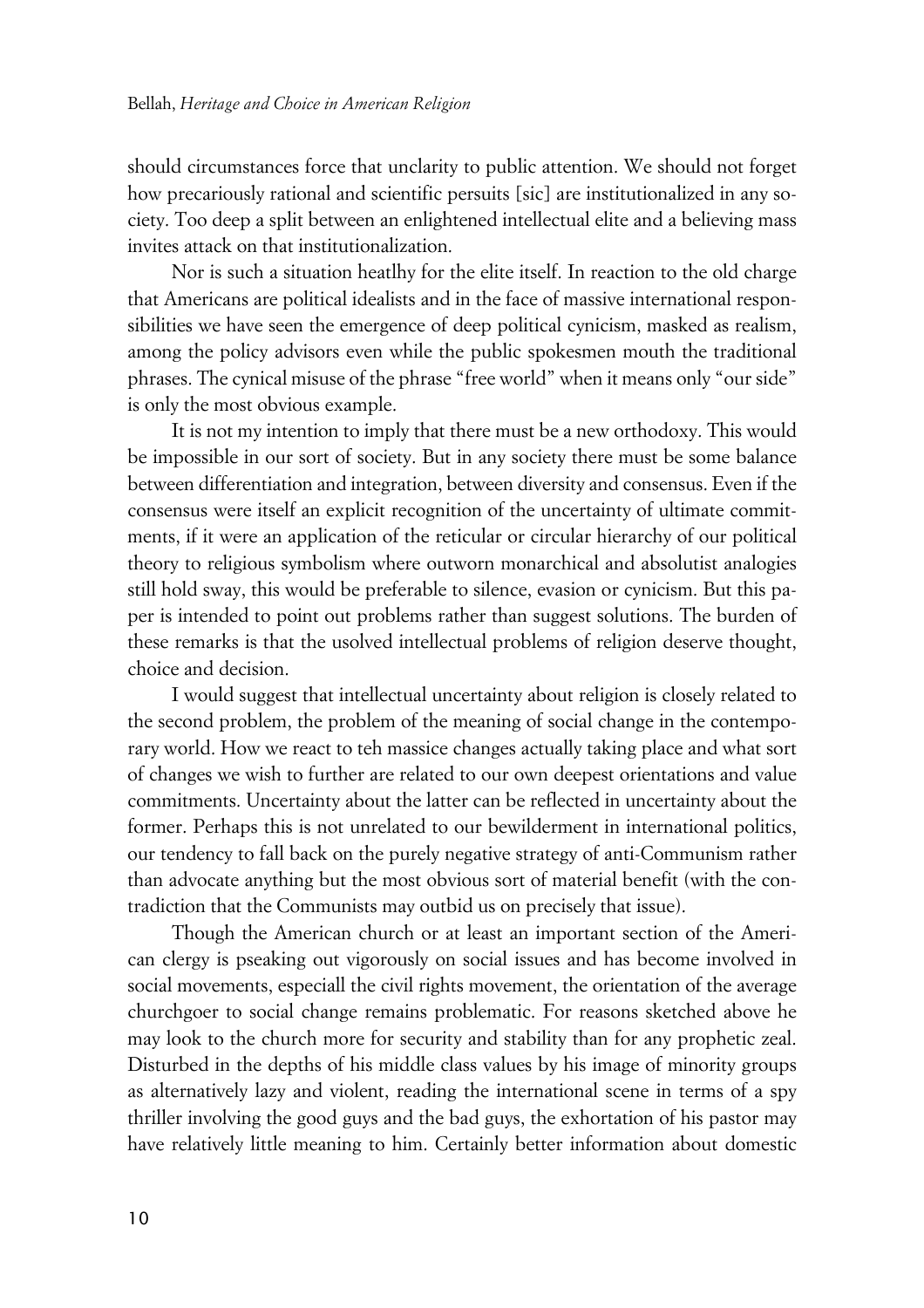and foreign social problems needs to be disseminated and some church groups are undertaking this responsibility. But elinghtenment alone is not enough where deep value commitments and emotions are involved. The most successful appeal so far, and it is one which has been used by the spokesmen of civil religion (for example President Johnson's speech asking for the Voting Rights Bill) as well as the clergy is based on the religious and value commitments of the average American arguing that selective social change in certain directions is not only desiderable but mandatory unless those commitments are to be violated. But this approach too may be inadequate unless it takes into account the irrational anxieties which are part of the personality precisely of the "good (repressed) bourgeois." To attck that personality and the institutional structure which supports it is the temptation of those frustrated by the slow pace of social change and the obtuseness of the power structure. But since virtually everything good about American society also derives from that personality and its institutions, any revolutionary alternative proposed must be carefully considered. Rather than frontal assault on the status quo, one might work with the religious symbols which are closely related to deeper levels of the personality and its irrational aspects to provide a leverage for reorientation of the majority middle strata of the society to social change both at home and abroad. I do not want to underestimate the ize of the problem – the capacity of the average American to handle the strains generated by a nation and a world in rapid change may be decisive for the avoidance of total nuclear destruction.

The problems are formidable ones, but the heriage both of private religious organization and of civil religion is still a viable one, and with respect to the problems, perhaps more resource than obstacle. But the traditions will solve nothing automatically. It is up to us to choose what we will make of it.